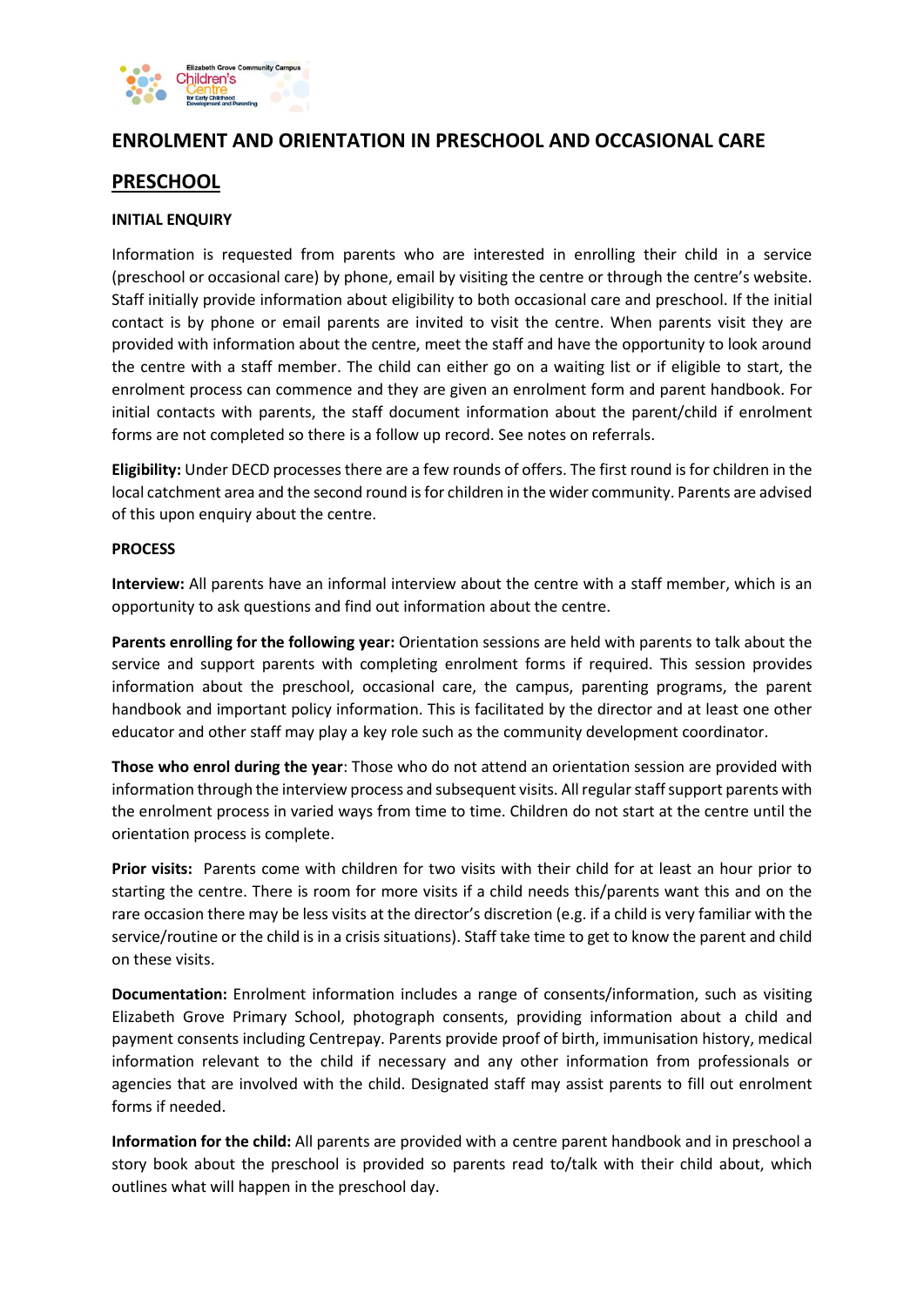**External Support**: If a child is supported by other professionals/agencies there may be a meeting with the family and the external party or when not possible a phone meeting prior to the start date (with the parent's authorisation) to maximise support for the child.

**Coming from another early childhood service:** Parents are encouraged to provide documented information if they are transitioning from another early childhood service such as another preschool, family day care or child care, so that staff know how to best support the child.

**Days of attendance:** Staff attempt to have children in two separate groups in preschool over the week but the centre is flexible to parent needs and will work with families who need different days for work/study purposes. In certain situations, the centre also works with families for a gradual increase in enrolment time up to the 15 hours per week, if the parents desire this. If a child has a specific need it may be necessary for a child to access different days in order to have access to support services and to ensure that the curriculum and routines will meet the child's needs.

**Ongoing communication**: Staff interact with parents of children who are new to the centre daily to let them know how the child is settling. They phone the parent if needed if a child is continually distressed

**Support for the child:** In the early days of a child's enrolment, staff use the initial written and verbal information about the child (provided by the parent) and other information such as reports to support the child. If the child has been in occasional care on Fridays prior to enrolling in preschool, there is conversation and a documented handover to preschool staff which provides information about each child. If the child has been in occasional care regularly on Thursdays there is no orientation or extra visits provided the enrolment has not stopped.

**Referrals:** Referrals to department support services for speech pathology, additional support etc. is done in consultation with the department support services, educators, other staff and any other agencies. If the referral is approved by the department there may be an opportunity for additional staff to support a child on a 1-1- basis. A child may not be able to start at the centre until support is in place for additional needs.

**GOM:** If the child is a Guardian of the Minister, there is usually a meeting with carers and/or the social worker/other professionals prior to the enrolment to assess how to best support the child. There must be a designated person responsible for all fees and charges.

**Social events:** Parents are encouraged to attend social events or other events at the centre or campus to help them get to know staff and feel a sense of belonging in the centre.

**Bi-lingual support:** A staff member may support children/families to translate in different languages in order to communicate with the family/child. Family members or cultural community members who speak English also support any parents who do not speak English. In some cases, an interpreting service, bilingual staff at Elizabeth Grove Primary School and department bilingual workers may be accessed to assist staff to communicate with children/families. Children are supported through department bilingual workers on occasions. The Migrant Resource Centre is also accessed on occasions.

**Children who live outside the local catchment area:** The centre follows department requirements for children living outside the local area of the preschool and parents may be provided with information about another centre closer to their home instead of enrolling the child. When the centre is permitted to enrol children who live outside the local area, the staff will still inform parents of preschools closer to the family home so the parent can make an informed choice.